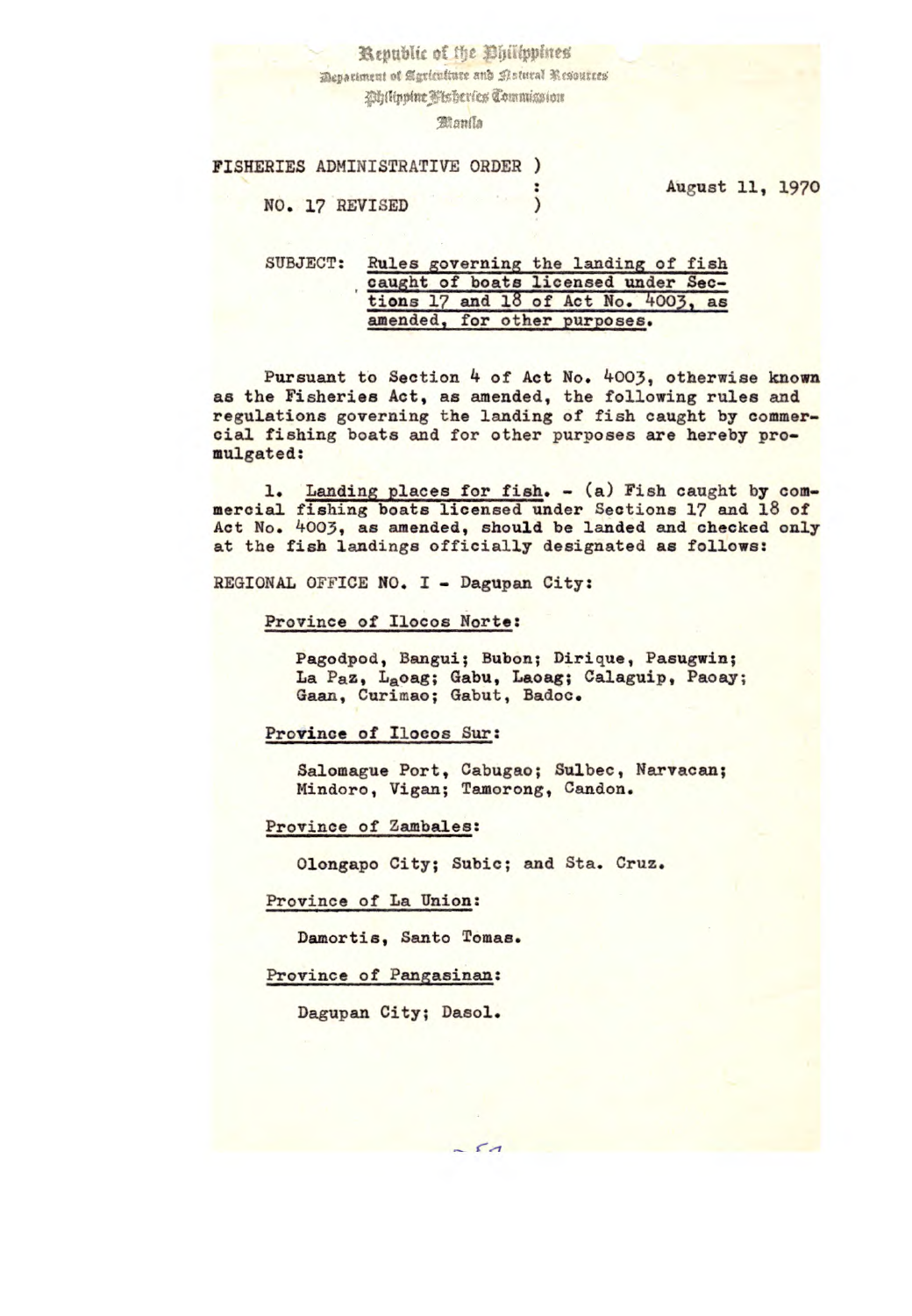REGIONAL OFFICE NO. II - Aparri, Cagayan:

Province of Cagayan:

Aparri; Buguey; Namunit, Buguey; Ballesteros; Abulog; San Juan, Pamplona; Masisit, Sanchez Mira; Nagrangcayan, Sanchez Mira; Minanga, Claveria; Minanga, Gonzaga; Batangan, Gonzaga; Amunitan, Gonzaga; Lawa, Gonzaga; Casambalangan, Sta. Ana; Sta. Ana; Tangatan, Sta. Ana.

Province of Isabela:

Palanan

Province of Batanea:

Basco.

REGIONAL OFFICE NO. III - Navotas, Rizal:

City of Manila:

Royal Fish Landing - San Miguel Brewery compound, San Miguel; Muelle del Pan Fish Landing -  $N_0$ rth side of Pasig River from del Pan Bridge to Parola; Muelle de la Industria Fish Landing - North side of Pasig River from Jones Bridge to del Pan Bridge; North Harbor Fish Landing - Pier No. 14; Quinta Market - Quiapo, Manila.

Province of Rizal:

North Bay Boulevard Fish Landing, Bangkulasi, Navotas; Tañgos Fish Landing (Navotas side of Navotas River); Malabon Fish Landing - Back of Municipal Bldg., Malabon, Malabon side of Malabon-Navotas River; Baclaran Fish Landing, Baclaran, Parafiaque.

Province of Batangas:

Aplaya Fish Landing, Aplaya, Bauan; Talaga and Anilao Fish Landing, Mabini; Lemery Fish Landing, Lemery; Balayan Fish Landing, Balayan; Wawa Fish Landing, Wawa, Nasugbu; Sta. Clara Fish Landing, Sta. Clara.

 $506$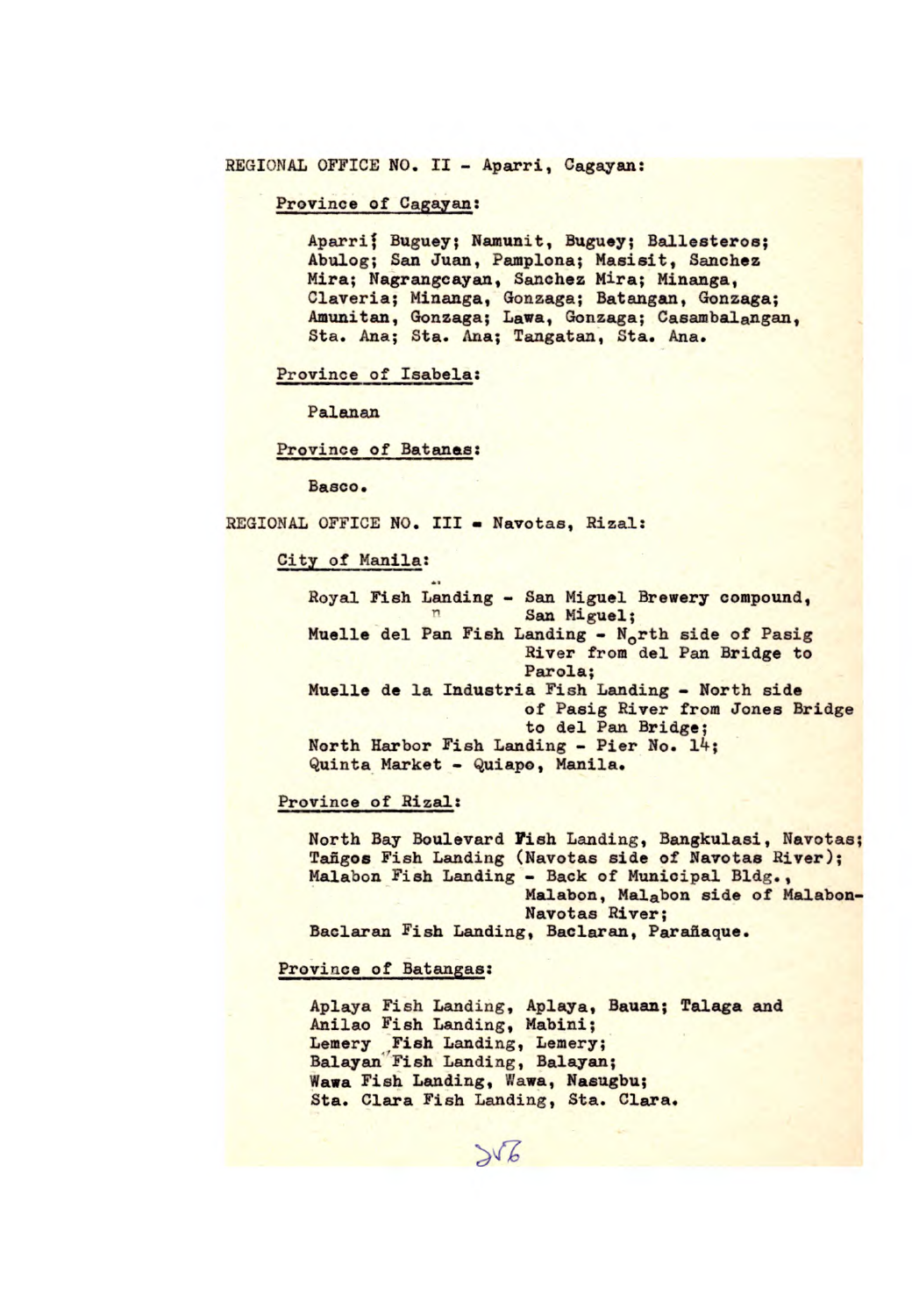(R.O. No. III cont'd.)

Province of Cavite:

Cavite Fish Landing, Cavite City; Rosario Fish Landing, Rosario.

Province of Bataan:

Orion Fish Landing, Orion.

Province of Palawan:

Puerto Princesa; Coron; Taytay; Liminangeong.

#### Province of Quezon:

Tagkawayan; Lucena City; Dalahican & Cuta, Lucena *City; P. Th&rgos; Guinayangan.* 

REGIONAL OFFICE NO. IV - Naga City:

Province of Albay:

Legaspi City; Pioduran; Pantao, *Libon.* 

Province of Camarines Sur:

Sabang and Tabuco, Naga City; Sibubo, Sabang and Balongay, Calabanga; Barcelonita, Cabusao; Sipocot; Camaligan; Catabangan and Tagbac, Ragay; Pasacao; Balatan; Bagacay, Tinambac.

Province of Camarines Norte:

Barrio Parang, Jose Panganiban; Mercedes; Bagasbas, Daet.

 $2\sqrt{v}$ 

Province of Masbate:

Placer; Calumpang; Guinayangan; Balud; Cataingan; Uson; Milagros; Masbate.

Province of Catanduanes:

Virac

Province of Sorsogon:

Bulan; Magallanes; Sorsogon.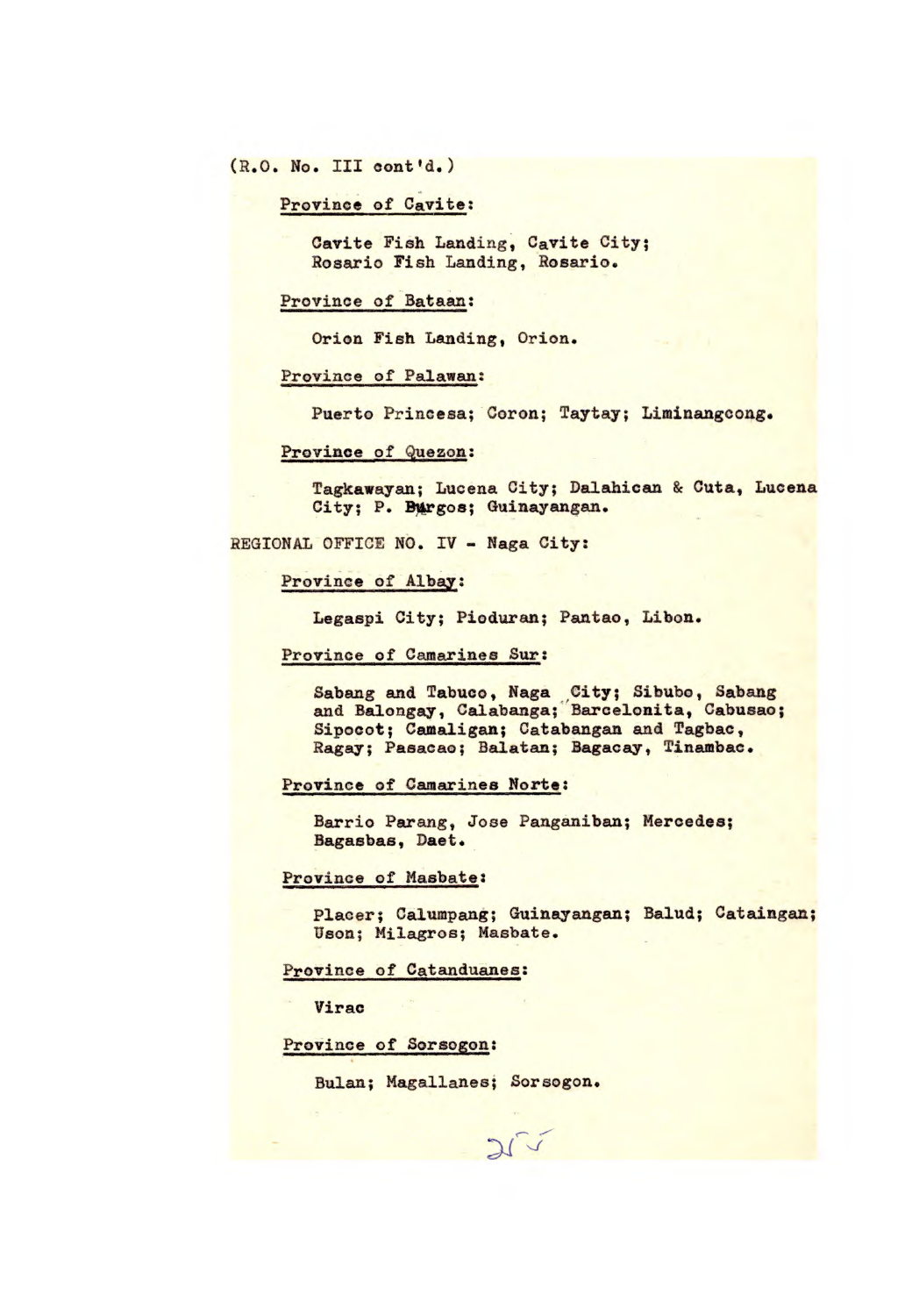Province of Iloilo:

Gigantes Fish Landing, Gigantes Islands; Estancia; Odioñgan, San Dionisio; Culasi, Ajuy; San Juan, Barotac Viejo; Banate; Nalundan, Guimbal.

Iloilo Ciy:

Muelle Loney; Palapala.

Province of Capiz:

Culasi, Roxas City.

#### Province of Occidental Negros:

City of Cadiz; Silay City; Aguisan, Himaymaylan; Manta-añgan, Saravia.

Bacolod City:

Banago.

REGIONAL OFFICE NO. VI - Cebu City:

#### Calbayog City:

Calbayog Sea Wall (Wharf, Calbayog City).

Province of Leyte:

Tacloban Wharf.

Province of Samar:

Catbalogan; Silanga, Catbalogan.

### Province of Cebu:

Madridejos; Bantayan; Sta. Fe; Pasil, Pier 4, Cebu City; Poblacion, Tapilon and Maya, all in Daanbantayan; Kawit, Madellin; Poblacion, Bantayan; Looc, Danao City; Tayud, Consolacion; Mandawe City Wharf; Looc, Mandawe City; Poblacion, Lapu-lapu City.

 $\sim$   $\sqrt{4}$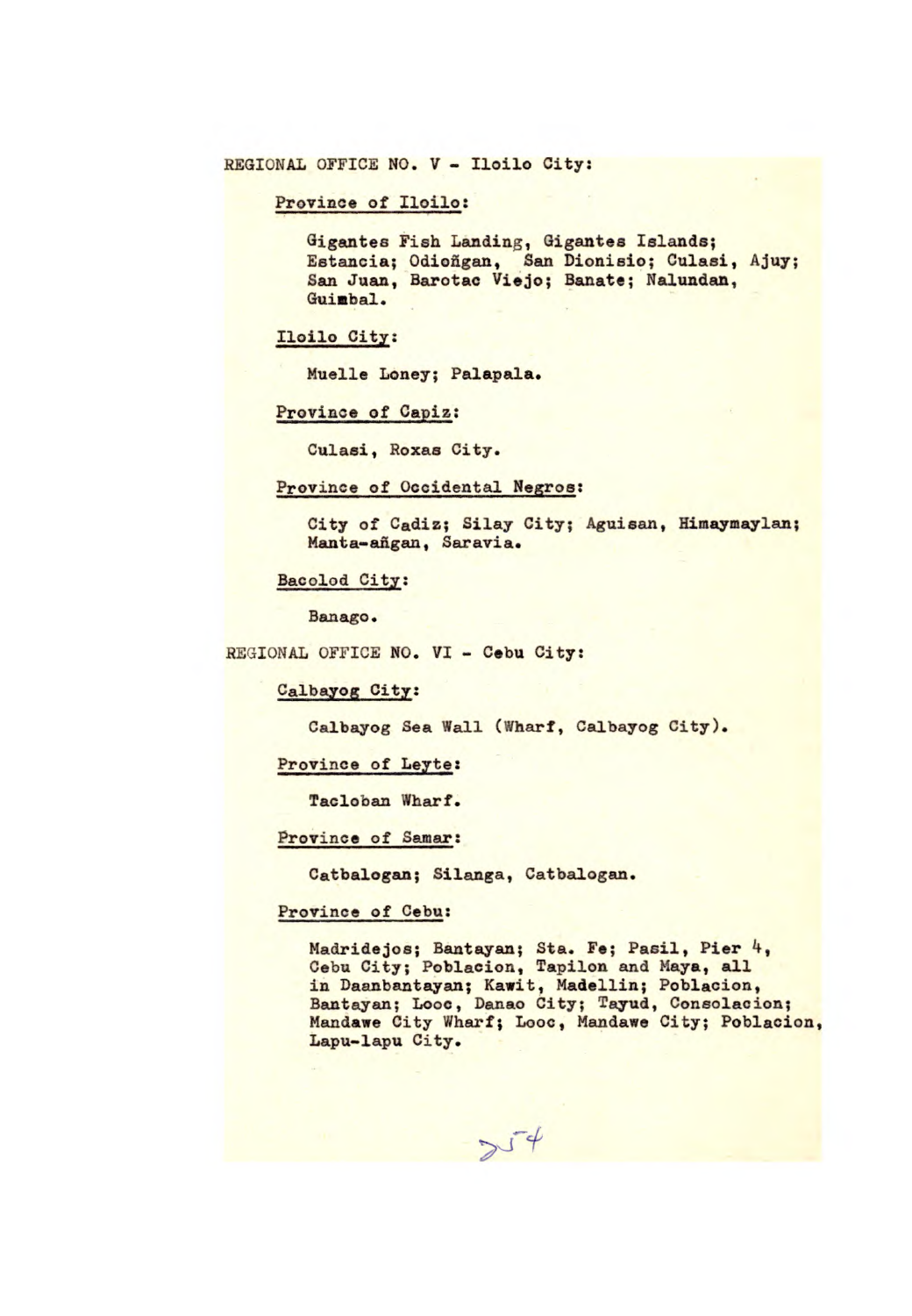(R.O. NO. VI cont'd.)

Province of Negros Oriental:

Dike, Bais; Barrio Tambakan, Tanjay; Tampi Port, Tampi, Amlan; Pondol, Amlan.

Dumaguete City:

Sea Wall Tinago District.

REGIONAL OFFICE NO. VII - Zamboanga City:

Zamboanga City:

Rio Hondo; Sangali.

Province of Sulu:

**Jolo** 

Zamboanga del Norte:

Dipolog

Zamboanga del Sur:

Pagadian.

Misamis Occidental:

Ozamis City

REGIONAL OFFICE NO. VIII - Davao City:

Davao City:

*Bunawan,* Trading and Bucang.

Misamis Oriental Province:

Bonbon, Opol; Kimaya, Jasa-an; Salay River, Salay.

Cagayan de Oro City:

Macababan; Puerto.

General Santos City:

Poblacion